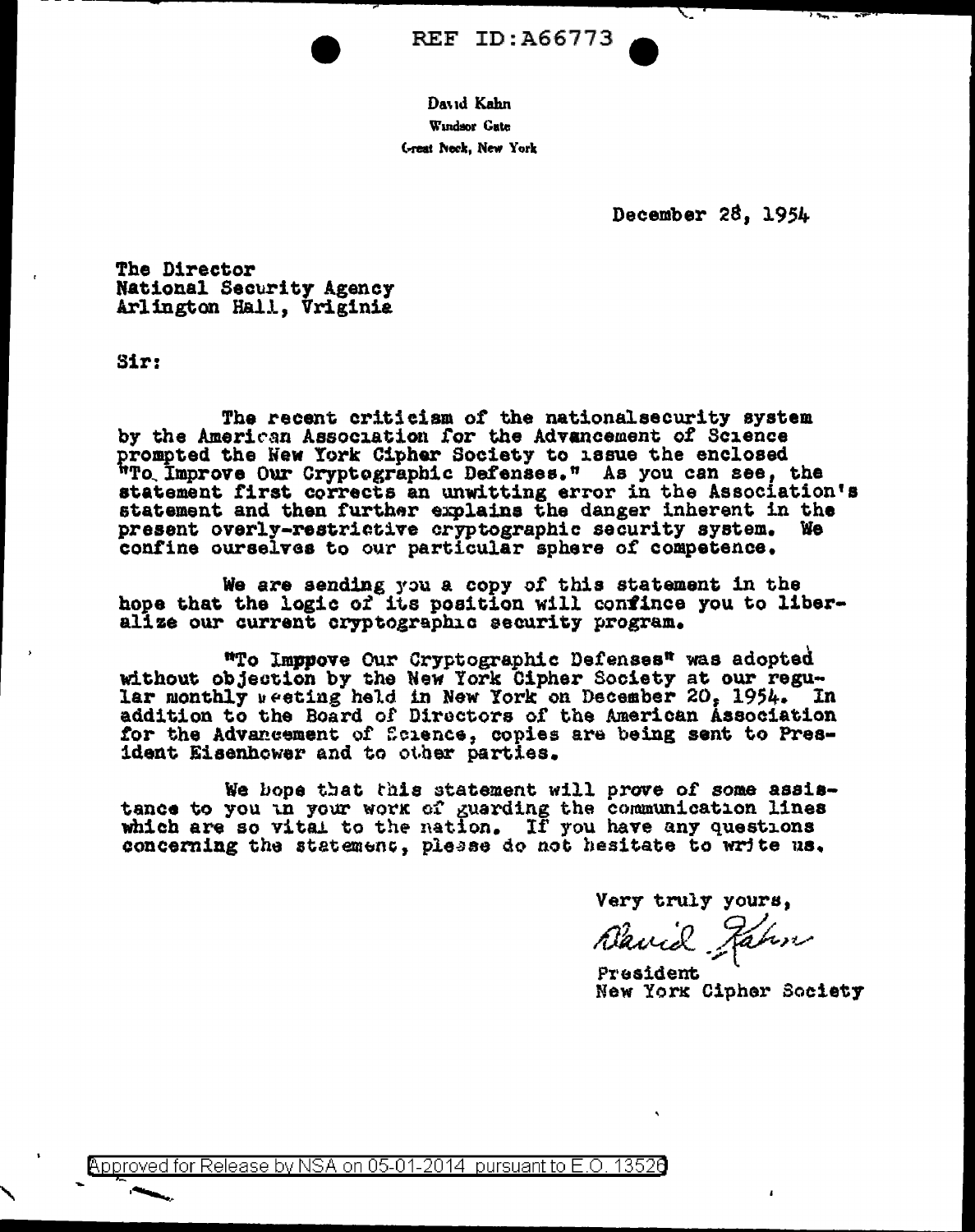

## TO IMPROVE CUR GRYPTOGRAPHIC DEFENSES

The Hew Tork Cipher Society agrees with the principles calling for greater freedom of scientific information which were set forth in "Strengthening the Basis of National Security" by the Beard of Directors of the American Association for the Advancenent of Science. In that goirit of agreement, the Society wishes te peint out that the Asseciation has unwittingly implied oppeaitien to its ow, suggested security rolicies in a field vital to the to goidonal defonse. This it has done by its unqualified montion of "communication codes" in the following sentheses"

> Communication codes, troop strangth and<br>disposition, strategic plans and other such information can be kept out of enemy hands, at least temporarily, by adequate sesurity safeguards. Although such infermaticn cventually becomes obsolete or is compromised through sperational use, watil this happens secresy is proper and effective.

He cas can deny the truth of that statement. strictly reed. The assual sedes or diphere used by our armed forces. the keys used in engipherment, the enexy codes or siphers broken by our cryptens. lysts, the messages resulting from such cryptanalysis -- all these properly lie mithin the bounds of security infermation. Nowever, the the witning spans to have avenlooked here the fact on elections and explisit and csecutial to the essument -- that these specific, seerst iters ultimately derive reincludies with extending this has.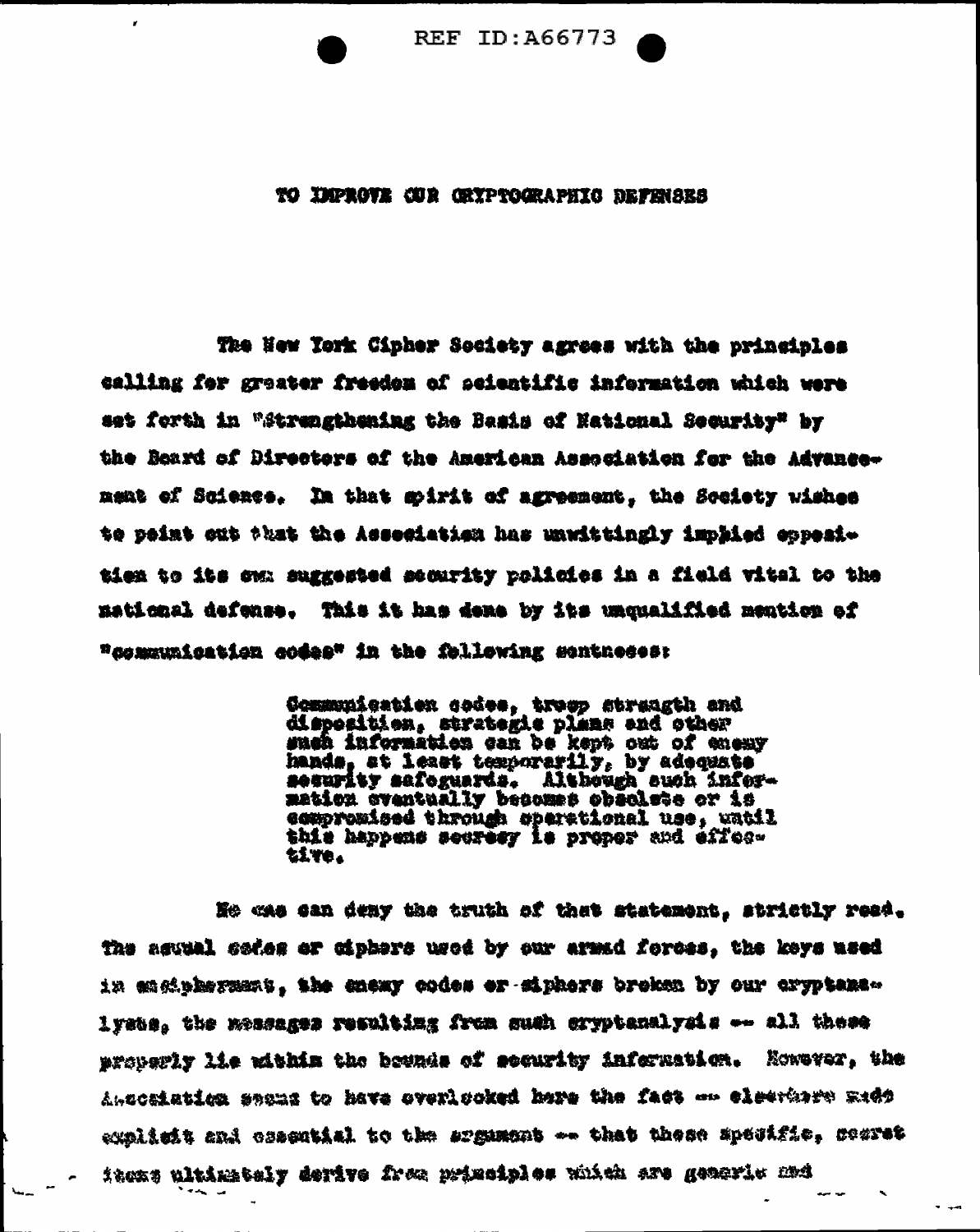REF ID:A667

می دید.

'In fact, these principles, systematically strunged, are 热感热的主要数字的第三 all-kaoja to us as the science of cryptography. This definition of eryptography as a saignee lote it add its voice to the Association's sall for a frow dissemination of scientific information.

The *l'inaciation's original atatement* would deam to axelude -this participation, although it is clearly in line with Association policy that "the security of the nation requires the most favorable circumstances for the advancement of science, an environment that will foster a healthier, more imaginative, more energetic development than that which serves the encities of freedom."

The situation regarding specific eiphers and general erypte sgraphy parallels that regarding reapons and basic scientific knowledge that the Association brings eit. " Just as basic scientific research furnishes the knowledge to create new weapons. so aryptegraphid pregress furnishes the mowledge to invent new diphere and methods of molution, And just as a request for more scientific information doos not mean the coapromise of any weapon, so t request for mare syptes might date doos at imply revealing any official piphers or errutakalyses. This parallel exists, of course, becourt codes are, in a henes, a wespen, and because ary tography forms part et general seiecuifie knowledge.

In aint, then, with the lifts government it dodes and about the shquild, ilka bërman, ne rept poërët, gendral errptographis kucil nuga skould. Like hente setänättie laforastion, be broedvast as videly ob possible. This is the fact with the follow fears will have it the Lemmetston i blesket mint af "syndiklestina seder" IKI the society me tried to disinty in this state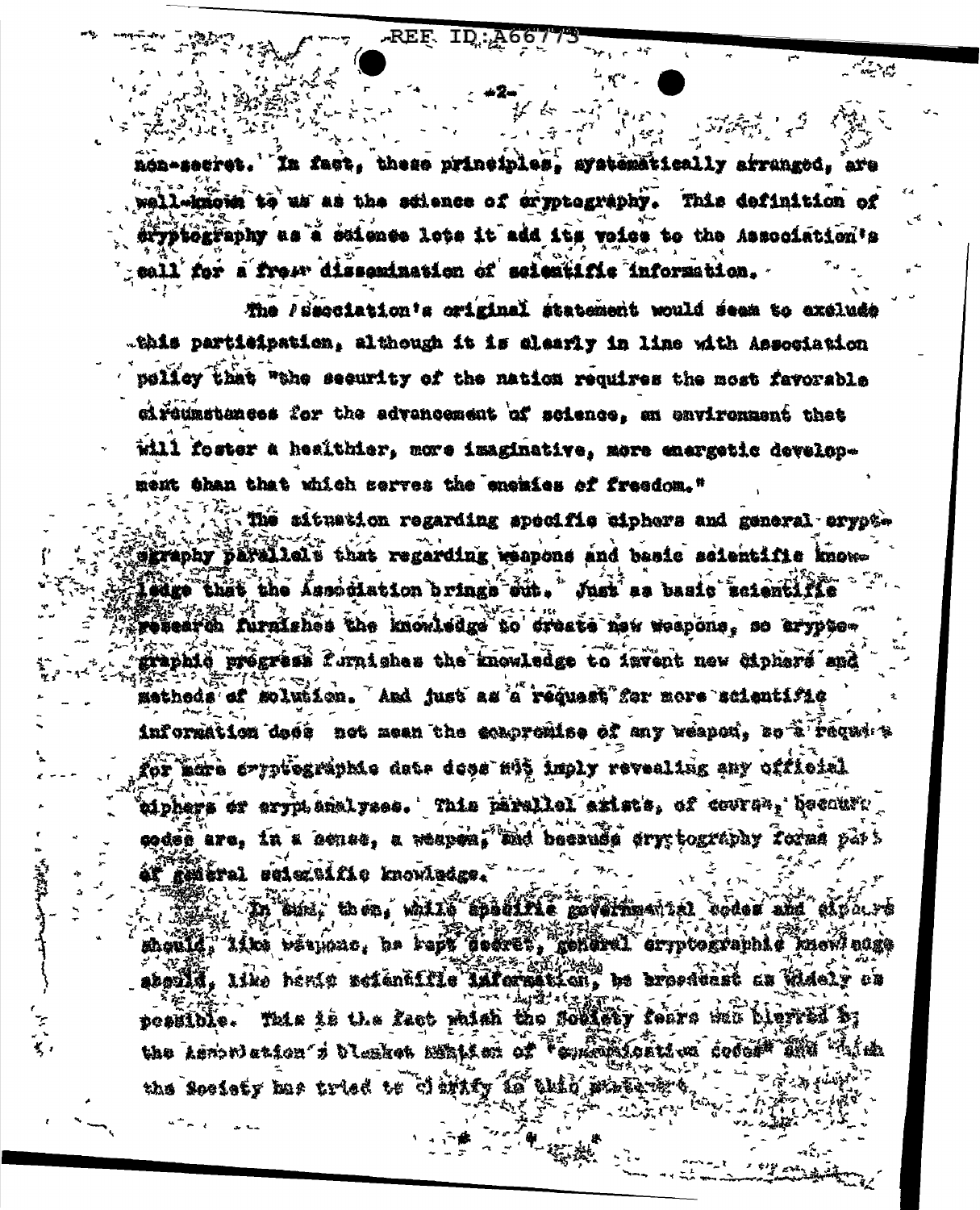REF ID: 466773

Since the security situation with respect to cryptogrephy is exceptionally restrictive, the Seciety feels that it warrents a further statement:

Many reasons aggravate the cryptographic security situation in this country. Ane, undoubtedly, is the current confusion between basic research and subsequent results which the Society has trisd to elear up in this statement, Another is the fact that through the ages eryptographie information has consistently been suppressed …… probably because of the very confusion exemplisied in the Association's statement. Another is the natural exclusiveness of the professionals. Still another is the traggatic experience on still all too fresh in the memory of many of our oryptographers -- of having an Amorican expose mů all of his own country's most secret astivities in this field, thereby ruining years of work on the solution of samy foreign codes. All of these factors add up to the ampesially heavy restrictions on the free discussion of eryptography in this country.

Sueh a policy is, in the epinica of the Society, shortaighted at best and unconscionably dengerous at worst. Three reasons point to this conclusions.

The first is the est of arguments for less stringent stcurity regulations advanced by the Asecciation in its statument. All these arguments hold true for argutagraphy as well as for basis seientifie kaowledge becauss, as the Society explained, the latter includes the former. Further, the Seciety would make explicit the feeling behind the Asseeistion's statement that the socurity pregrem ultimetely threstons freedom of thought, thet it is therefore<sub>x</sub> ropugnant to Amerigan ideals, and that it is tolerated only because

બે<br>*ઇજિંગ ટાણ્ફી' અ*ક્કટને લેટ **K**ostik, Térdzinikokimanton montrizioni popular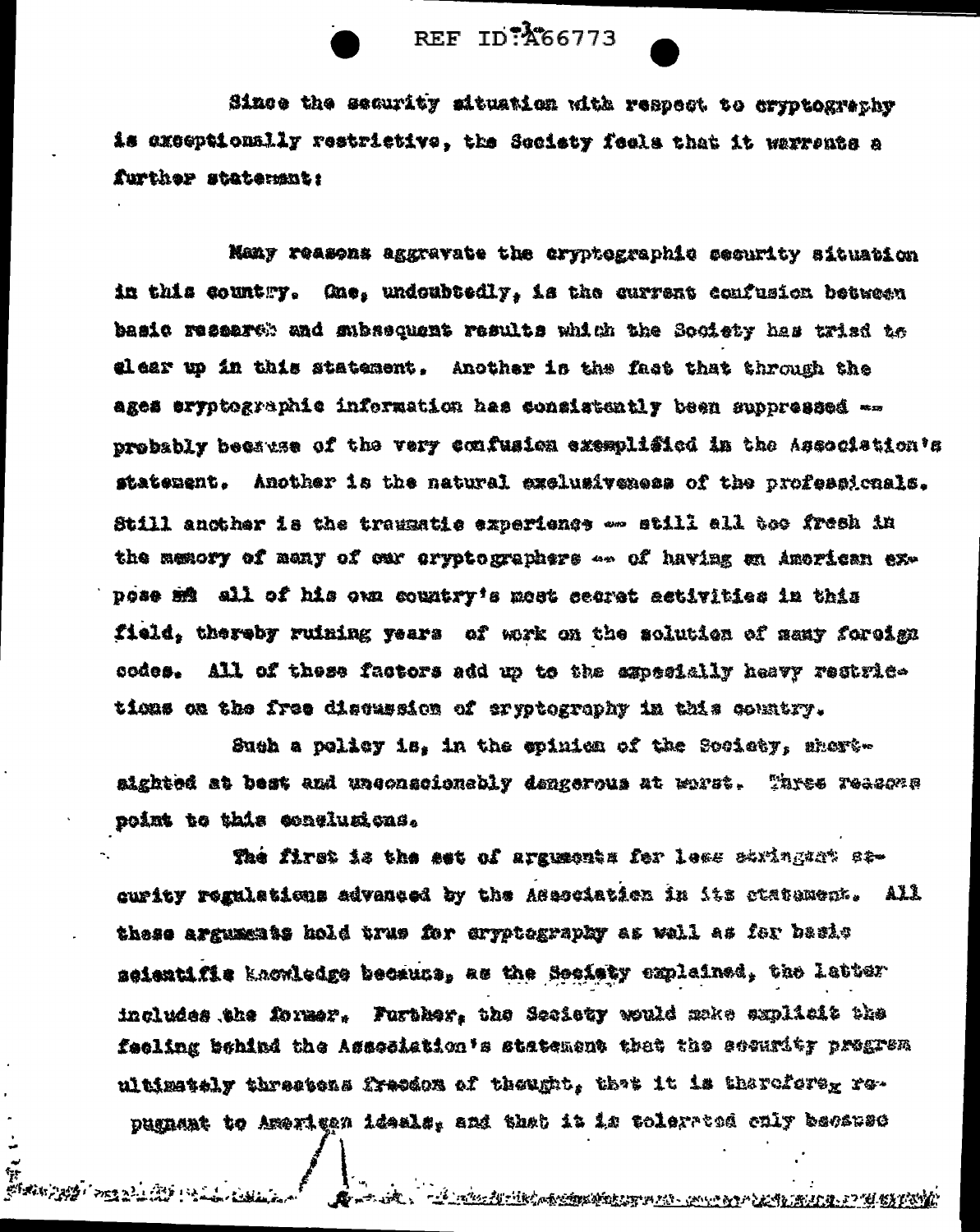REF ID: A66773

of the presext world tension. Aside from this, the Society san add little to the Association's statement beyond remerking that outside eritician and suggestion would probably prove expecially fruitful in a field which has so long been esoteris and withdrawn.

Secondly, restriction of cryptographic information stumts the quality and quantity of amateur eryptographers -- a prime source for now men and ideas in this field. The shortsightedness of this policy will injure this nation, imperceptibly as the flow of new ideas and men alevly dries up, or frighteningly when a sudden mobilisation calls in vain for cryptographers. Cryptographers cannot be trained overnight, but they will be needed overnight. Those who already know semathing about the subject will be available far nere quickly than those who must be taught from the ground up. Further, these amateurs will have, bocause of their background, a fer better understanding of the problems of practical eryptography than hastily mar-trained men. Notably, nearly all impertunt modern principles in the field stem from anotenr inventions. Thomas fofferen drew meeifications for a sipher device 150 years ago which, slightly modified, is still used by the Army. Sir Guarles Weatstone, the famous . Eritisk seientist, erested an inganious erpptograph ond a cipher systen so goed that the British used it as a Meld cipber in Norld Mar I. An American cleetrical engimesr, Gilbert S. Vernam, invented an autszetis teletypa-base ensiphering-transaission mochanism wasurpatowi today, To save a Gowpany from benkruptcy, a Swedish mechanisal megineer named Boris C. W. Hagelin produced so expellent a ciphar machina that both sides used it during World War II. And an American invetor, Niward H. Hebera, developed a cryptograph which, according to rums, the government nees for top-secret cemmulcations. All of thors

سعور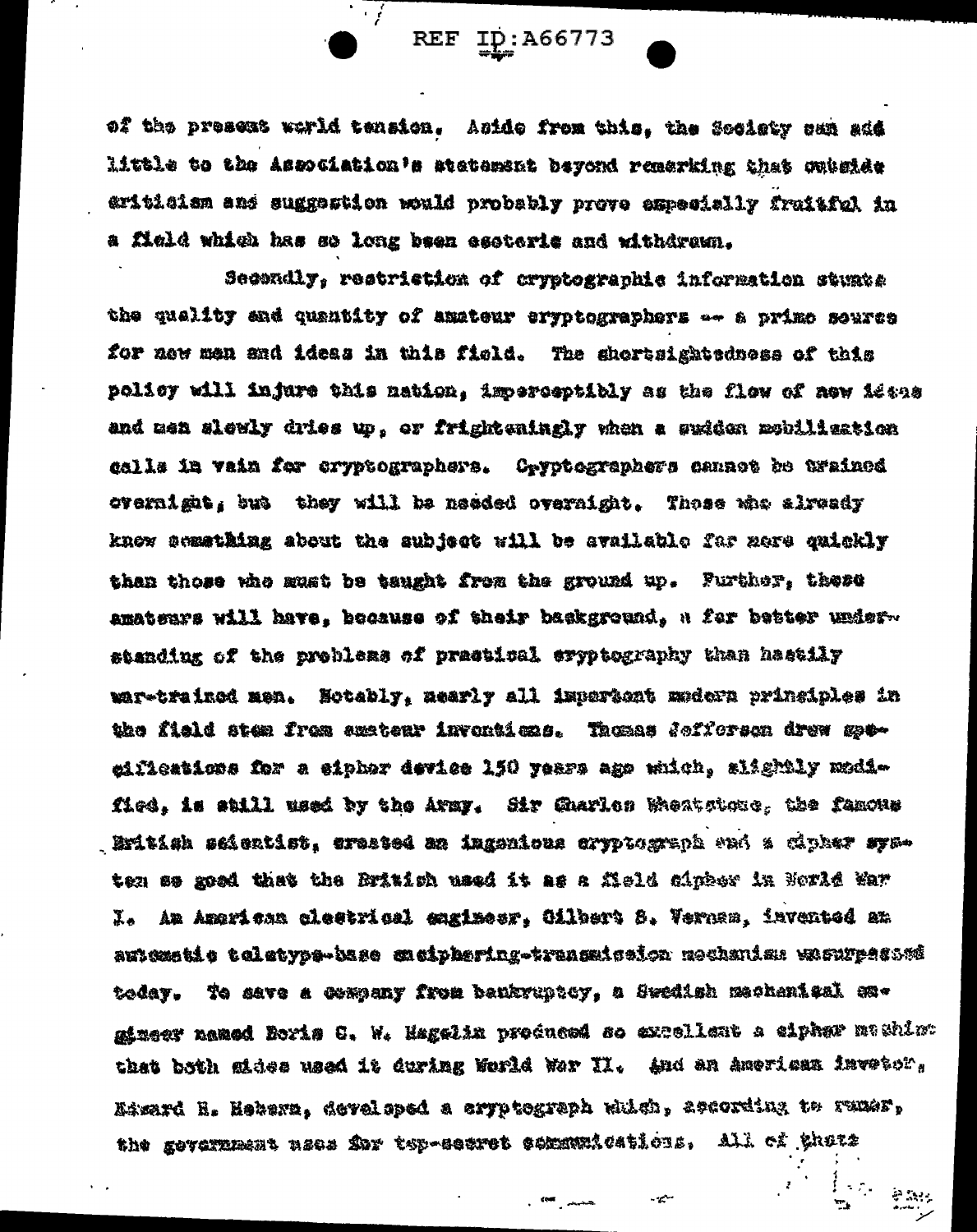## REF ID: A66773

items embody important cryptographic principles: all have successfully met the tests of practical usage; and all have been created by amateur cryptographers -- all of which strikingly confirms the importance of amateur contributions to cryptography. The gevernment grabs for these ideas. but unwisely rejects calls for help from possible contributors. The popularity of exyptograms in the puzzle pages of newspapers indiestes a widesgreed interest in this subject. but the government. instead of developing this potential pool of eryptographers, actually beats down its interest by oppressive security regulations. Unless this policy is changed, what is now folly may become suicide.

Finally, the only modern authorities on cryptocraphy who have discussed the subject of excessive secrecy both agree that greater dissemination of cryptographic information best serves the nation. The first, Genaral Marcel (Myierge, chief of the French cryptographic bureau whose werk did so mush te help win World War I. stated as far back as 1925 thet

> "Toe much seeresy is sometimes harmful: suppression of cryptographic information results in the lack of an informed persenacl, while publication of general diffused knowledge of certain quastions, such as that conserning transportation, does net prevent the general staff from concealing details of interest to the escay."

The second, Twos Gylden, author of the only scholarly history of the ervoterabiis buresus in World Mar I, starts by emderning excessive sacreer and congludes by declaring that freedom of erspregraphic information is espential to a good cryptographic sarvice. After anly four semtences of his book, he gays: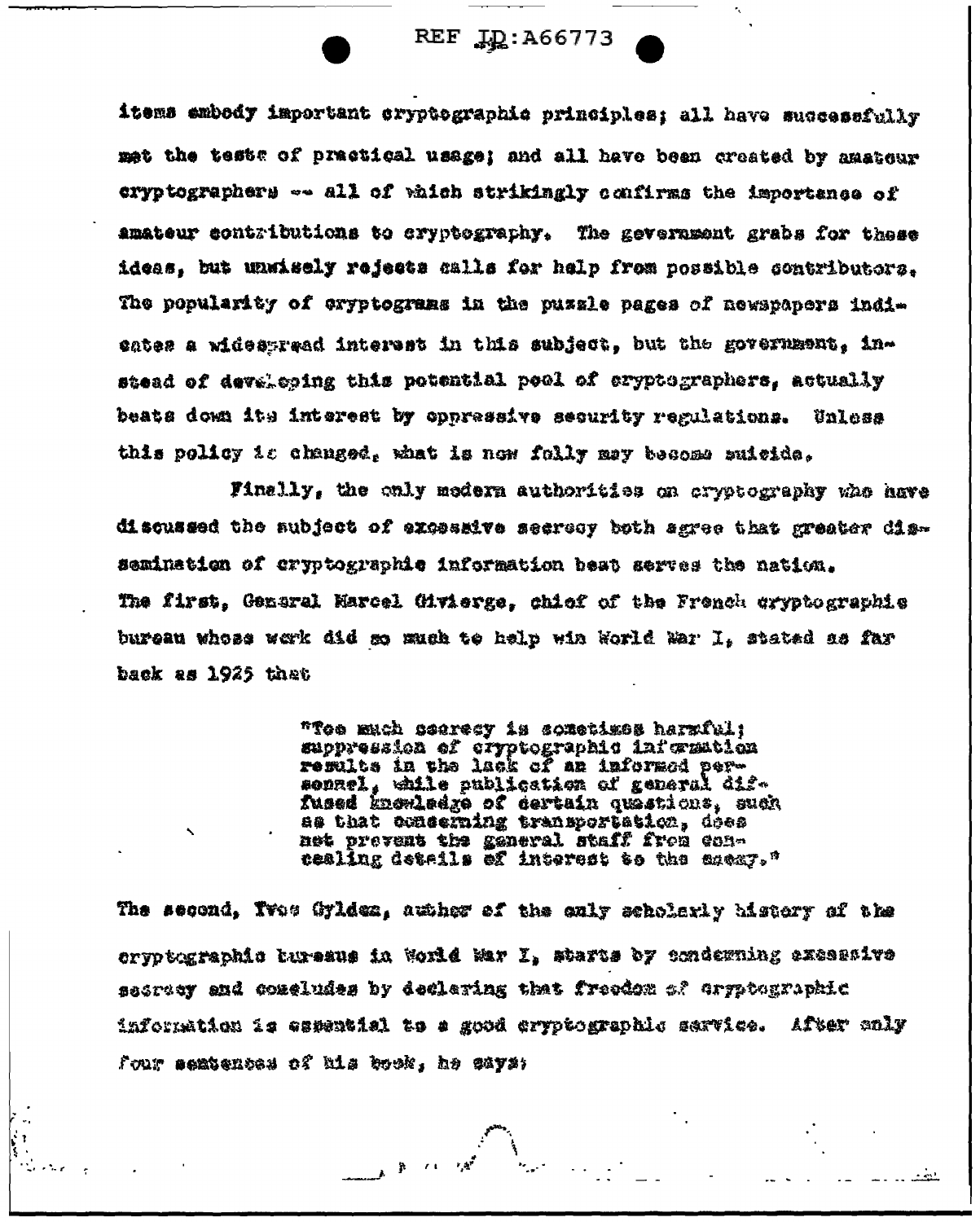$REF6TD: A66773$ 

"That is, the secreoy which enshrouded almost all cryptographic activities before the war has proved itself to be a two-edged sword. The experiences of the World War proved conclusively that such secrecy nost frequently dees more harm than good. It provents the spreading, among soldiers and civilians alike, of the general training in cryptography absolutely necessary for the conduct of modern warfare. It restricts the horizon of the cryptographer and lulls him into a fallacious self-conceit,"

Further on: "In brief, all unnecessary secrecy is to a high degree obstructive to knowledge of and efficiency in aryptographyl<sup>s</sup> And as the third of his concluding recommendations: "A maximum general knowledge of beth cryptography and cryptanalysis, with the elimination of all unnecessary secrecy, should be given to the corns of efficer A." Such, thea, are the reasons why the New York Cipher Sociaty

believes that the present overly-restrictive ary tographic sequrity program haras the nation. The Society feels that liberalization of the program should make available more basic ery tographic knowledys and should stimulate public interest in cryptography without disclosing any necessarily-secret results. This con be done slong the lines laid down by the Association. Another way would be to relation eertein official publications ga cryptography to the public. These books contain nothing about official eiphers and offer little if 「ことのことをある こうかいこう snything that is now to the seience. However, they are well-maitten and complete, and they could fill a public demand which private industry does not fill (presumably because the domand is se soull as to be unprofitable). In other sciences, the gevernment construes mich a furnishing of low-demand but important material to the public as one of its primary functions. But in orpptening on a field vital to the neticual ecourity —— it turns its back on this function. Prean ident Eisemburnets Executive Order 10450 (recremising the security ?

Address of the Company